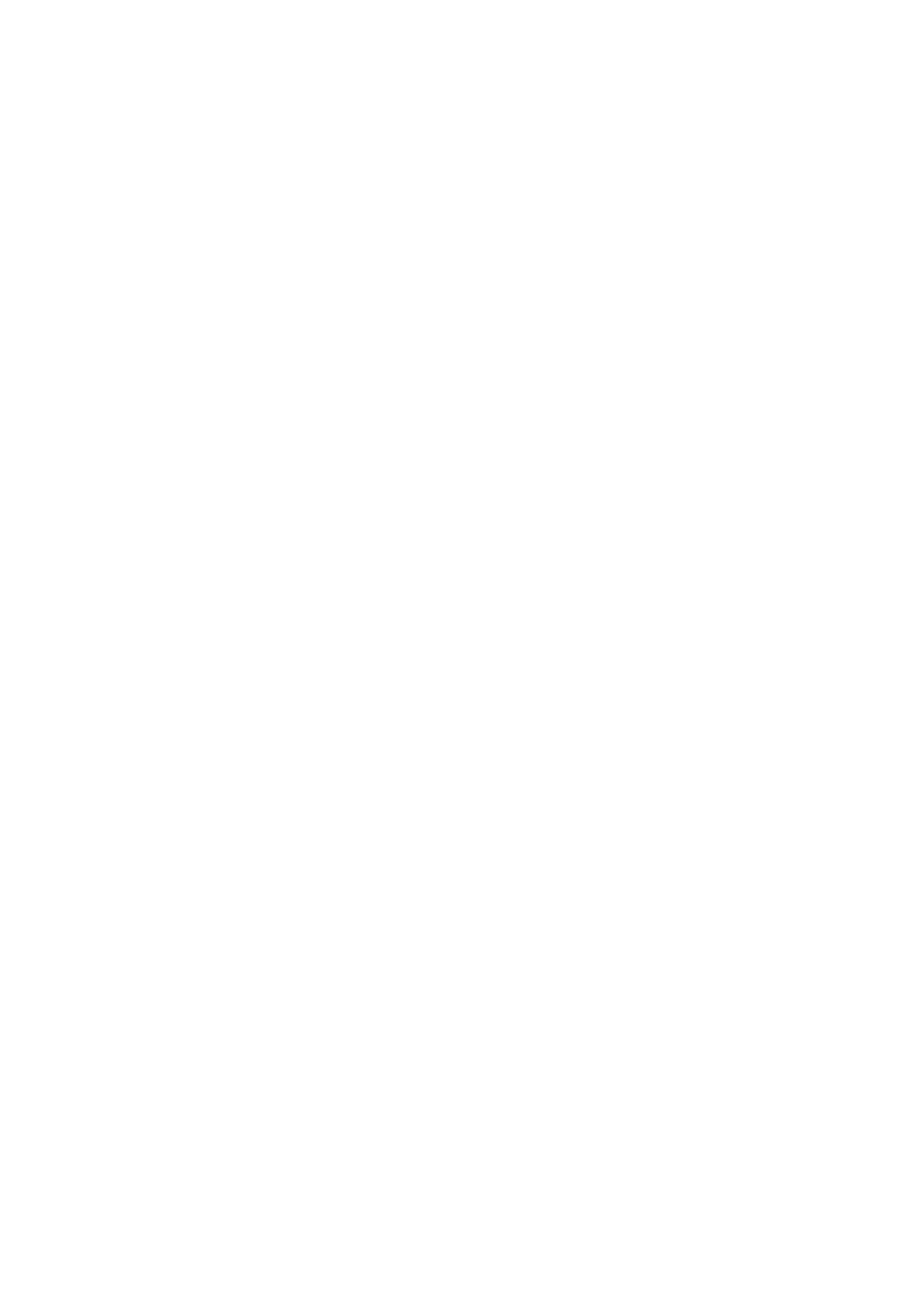#### **MATHEMATICS**

#### **Attempt SIX questions only**

### **All questions carry equal marks**

### **Marks for each part question are shown in brackets**

1. (a) Given  $z = x + jy$ , where *x* and *y* are real, solve the following equation for *x* and *y*.

$$
\frac{z}{1-j} + \frac{z}{j} = \frac{20}{3-j}
$$
 (8)

(b) Given  $z_1 = 5 \angle 20^\circ$ ,  $z_2 = 4 \angle 30^\circ$  and  $z_3 = 2 \angle 15^\circ$ ,

express 
$$
\frac{z_1 + z_2}{z_3}
$$
 as a complex number in polar form. (8)

- 2. (a) Calculate the mass of a metal containing 55% nickel which would be required to combine with 10 mg of pure nickel to form an alloy containing 85% nickel. (6)
	- (b) Solve EACH of the following equations for *x*:

(i) 
$$
\frac{3}{x+3} + \frac{2}{x-3} = \frac{5}{x-1}
$$
 (6)

(ii)  $x^2 - 13x + 40 = 0$ (4)

#### 3. Solve for *x* in EACH of the following equations:

(a) 
$$
3^{1-x} = 2^{x+1}
$$
 (8)

(b) 
$$
ln\left(\frac{3+x}{3-x}\right) = 1.25
$$
 (8)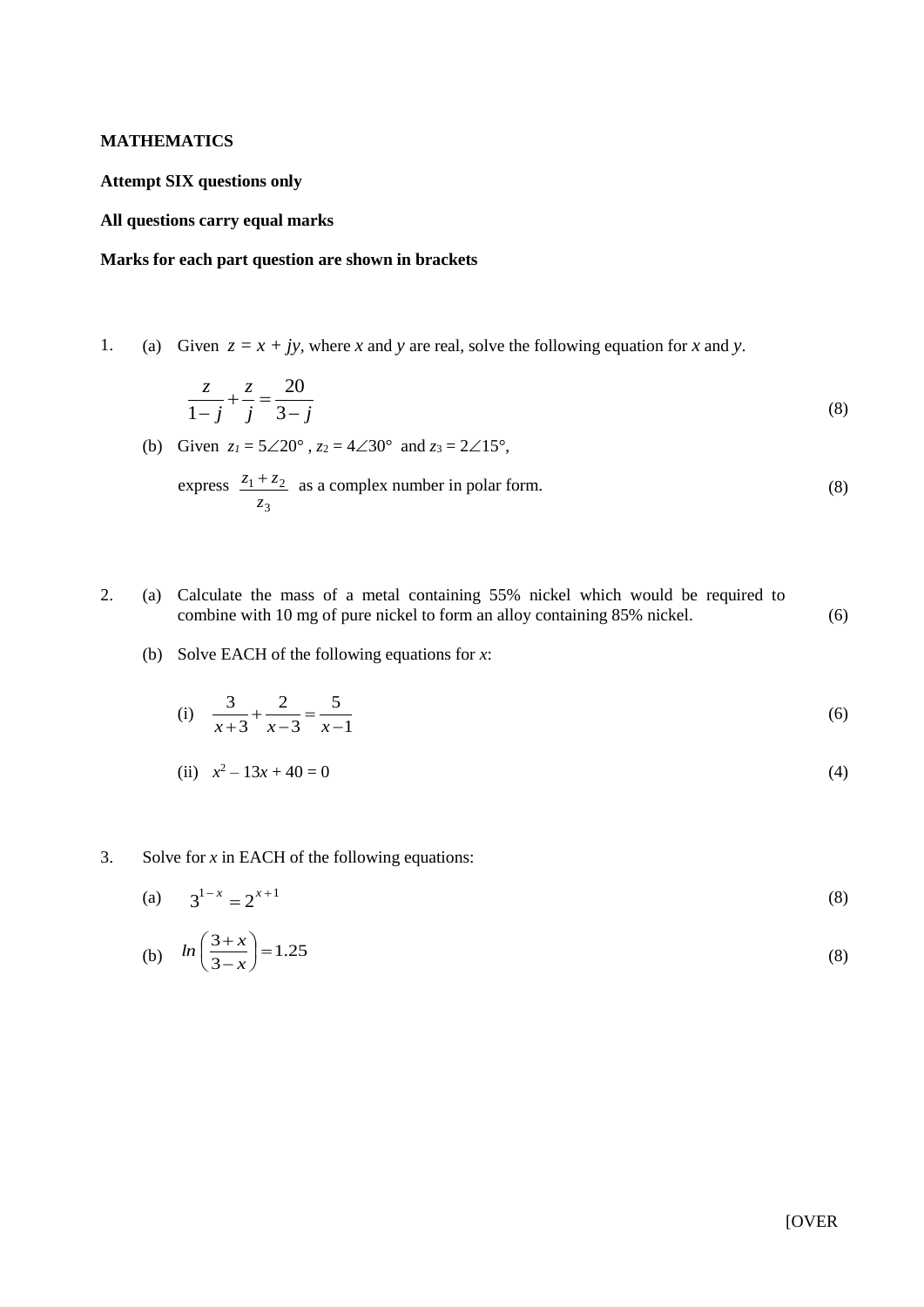4. (a) Solve the following system of equations for a, b and c:

$$
3a + b - 2c = 4a - 2b + c = 67a - 6b - c = 10
$$
 (10)

(b) The sag, *y* metres, in a cable of length *L* metres stretched between two supports, *x* metres apart, as illustrated in Fig Q4(b), is given by the formula:

$$
L = \frac{8y^2}{3x} + x
$$

Calculate the distance *x* when *L* is 75 m and *y* is 2.4 m.



5. Variables P and V are thought to be related by a law of the form:  $PV^{n} = C$  where n and C are constants.

Observations of P and V are recorded in Table Q5.

(a) Draw a straight line graph to verify this relationship.

(10)

(6)

| ⊥J | า∩   | 30   | 40   | 50 |
|----|------|------|------|----|
|    | 3.55 | 2.60 | 2.06 |    |

Table Q5

| Suggested scales: horizontal axis $2 \text{ cm} = 0.1$ |                                           |  |
|--------------------------------------------------------|-------------------------------------------|--|
|                                                        | <i>vertical axis</i> $2 \text{ cm} = 0.1$ |  |

(b) Use the graph drawn in Q5(a) to estimate the values of n and C. (6)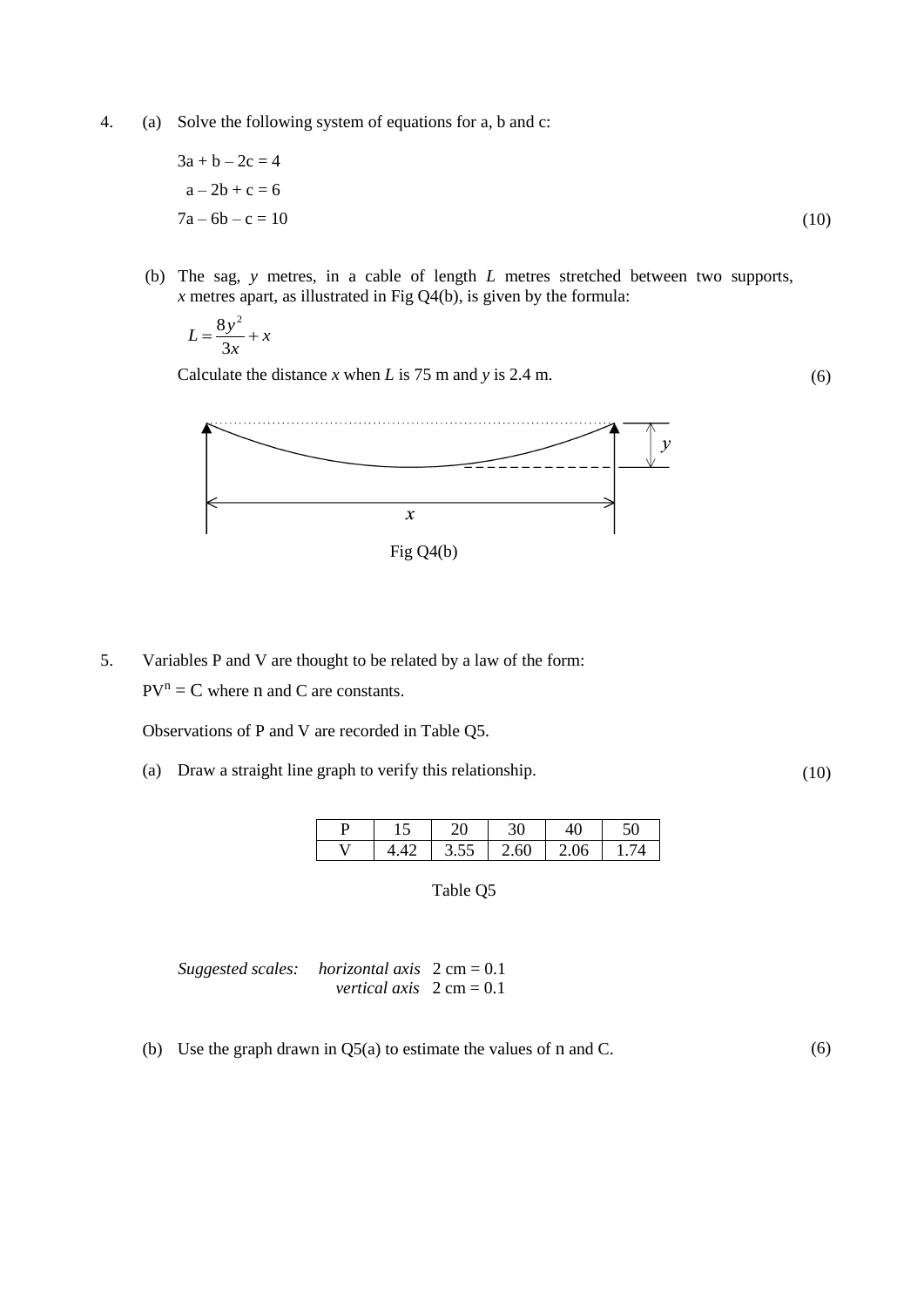6. In the diagram shown in Fig Q6, B and D represent the centres of two gear wheels.

An idler is to be placed at C.

Calculate the values of *x* and *y*.



7. (a) The rate R, in tonnes per hour, at which a particular vessel consumes fuel is given by:

 $R = 15 + 0.00048V^3$ , where *V* is the speed of the vessel in knots.

Determine EACH of the following for this vessel when it embarks on a passage of 500 nautical miles:

- (i) the speed of the vessel which minimises the amount of fuel consumed; (10)
- (ii) the minimum amount of fuel consumed. (2)

(b) Determine 
$$
\frac{ds}{dt}
$$
 given  $s = \frac{2(t^2 - t)}{\sqrt{t}}$ . (4)

(16)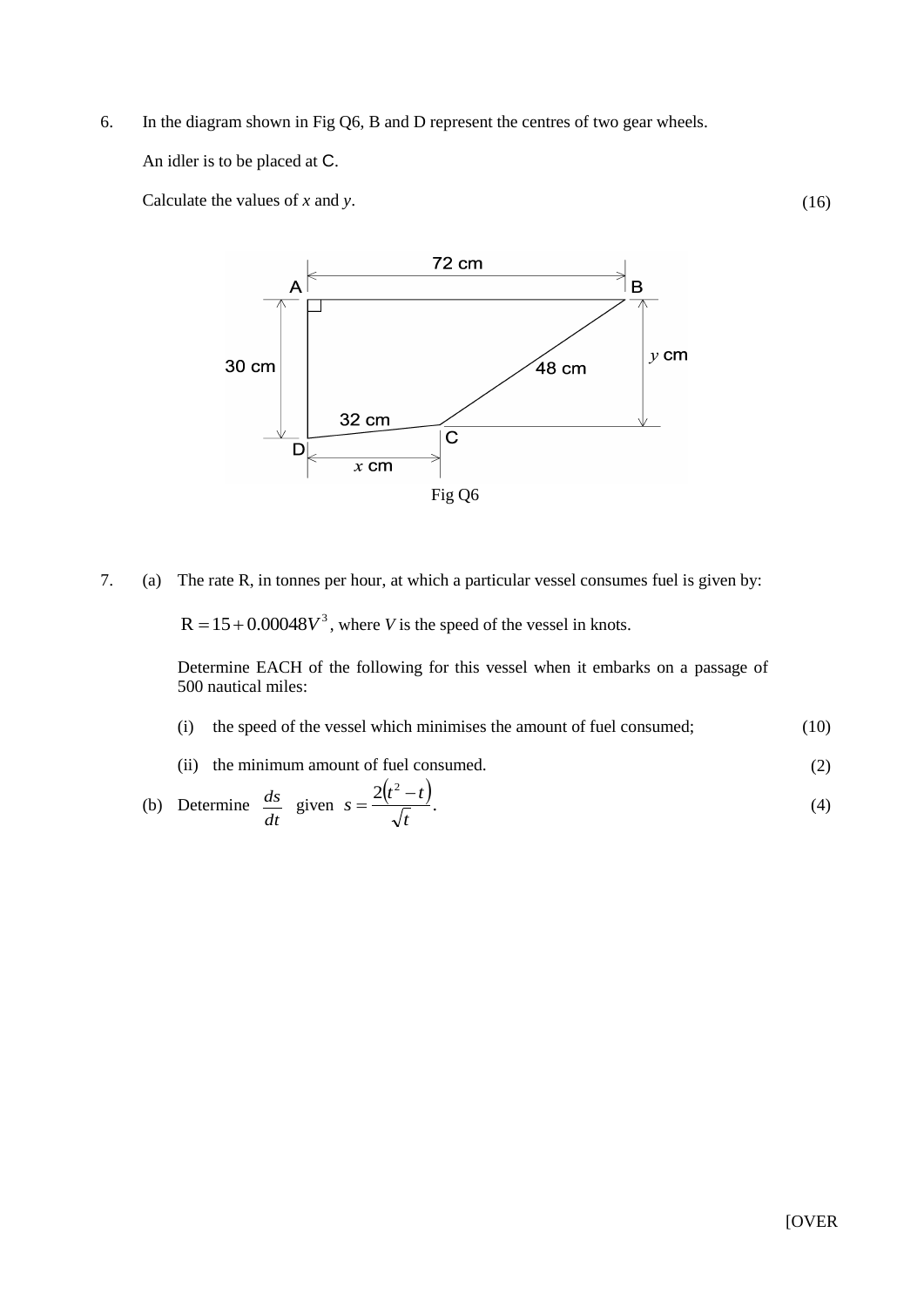8. (a) The work done during an adiabatic expansion follows the law PV  $^n = C$ , where C and n are constants, as the volume increases from  $V_1$  to  $V_2$ .

The work done can be represented by the shaded area in Fig Q8(a).

An amount of steam expands so as to satisfy the law  $PV^{1.13} = C$ .

Calculate the work done, in Joules, when the steam expands from a volume of  $0.2 \text{ m}^3$ at a pressure of 850 kN/m<sup>2</sup> to a volume of 0.5 m<sup>3</sup>. (12)



(4)